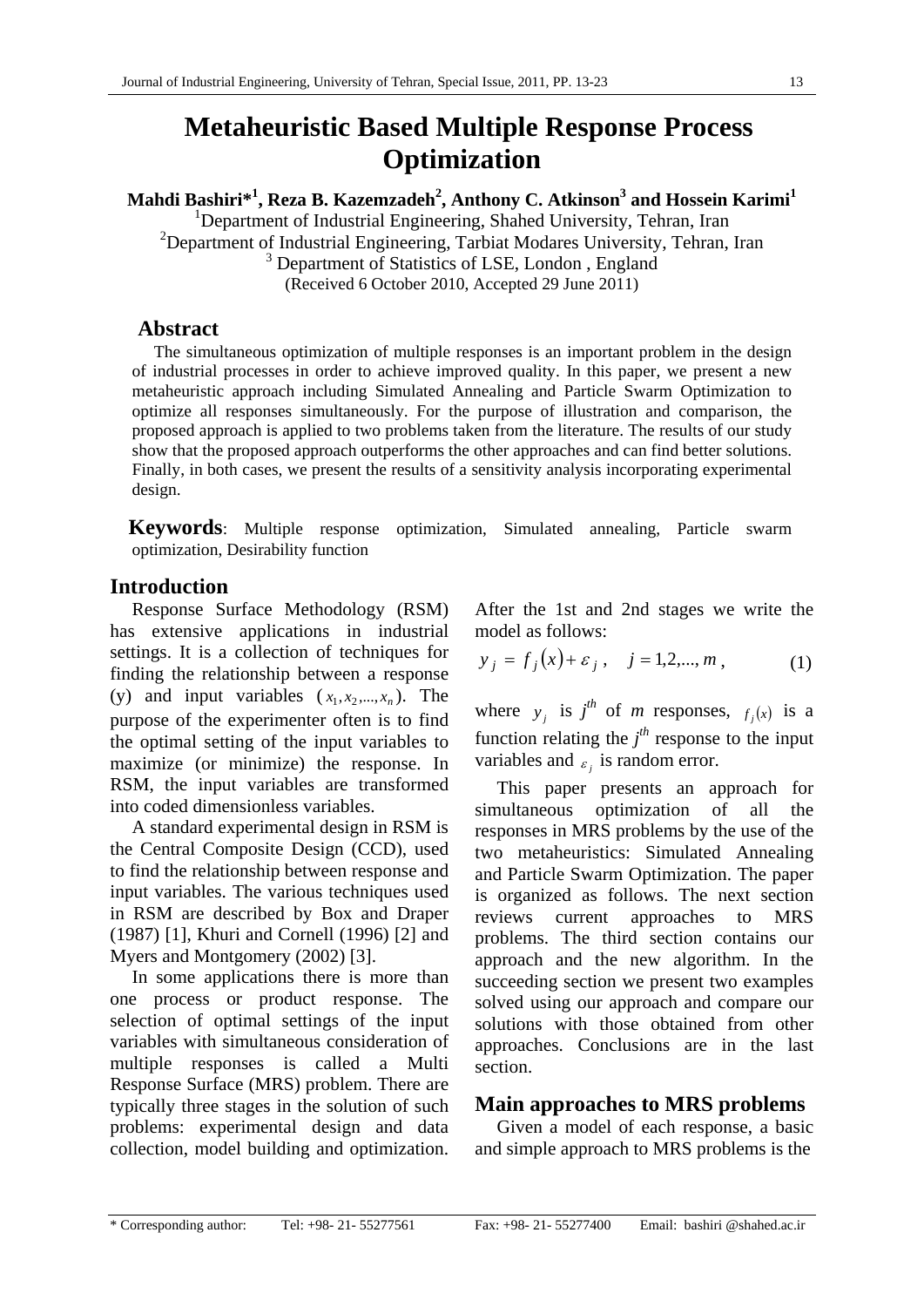use of response contour plots, determining the optimal solution by visual inspection. However, unless both the numbers of responses and input variables are small, this method is inefficient and should not be used.

Some approaches to MRS problems aggregate all responses in a single objective form which is then optimized. Examples are the priority based approach [4], desirability functions [5] and the loss function [6].

In the priority based approach, the decision maker selects the most important of the responses as an objective function and uses the desired values of the other responses as constraints; there is no simultaneous optimization of all responses.

In the desirability function approach, all responses are transformed to a scale-free value between 0 and 1 using the desirability function  $d_j$  for the  $j^{th}$  response. The computed desirability for each response is combined to construct an overall desirability, which is then optimized.

Derringer (1994) proposed a weighted geometric mean for the overall desirability function [7]. Kim and Lin (1998, 2000 and 2002) suggested maximizing the lowest  $d_i$ , as overall desirability value of the responses [8, 9, 10]. The loss function approach attempts to minimize the costs associated with the distances of the responses from their targets namely:

$$
L(y(x)) = (y(x) - T)'C(y(x) - T),
$$
 (2)

Here  $y(x)$  is the vector of responses, x is the vector of input variables, *T* is the target vector of the responses and *C* is the cost matrix containing the relative importance of each response. See Vining (1998) and Ko and Kim (2005) [11, 12].

One of the main objectives in MRS problems is robustness in product or process, reaching the specified mean with minimum variance. Chiao and Hamada (2001) propose a quality measure which is the probability that *m* component responses are simultaneously meeting their respective specification (*S*) or the proportion of conformance [13]. They proposed it to

incorporate robustness into these problems. The objective function can be written

$$
\max \qquad p \left( Y \in S \right), \tag{3}
$$

where *Y* is the vector of responses and *S* is the specification region depending on values  $l_i, u_j$  which are the lower and upper limits of the  $i^{th}$  response

$$
S = \bigcap_{j=1}^{m} (l_j, u_j).
$$
 (4)

 For the optimization stage, Del Castillo and Montgomery (1993) solved the problem by using the generalized reduced gradient (GRG) algorithm, which is available in software packages such as Microsoft Excel [14]. Del Castillo et al. (1996) used a gradient-based optimization approach by modifying the desirability function to be everywhere differentiable [15]. In a latter study Tong and Xu (2002) used a goal programming approach to find the optimal solution [16].

When the number of responses (or objectives) and constraints increase, the probability of finding a local instead of global optimum is increased and, in these cases, metaheuristic approaches can be helpful for finding the global optimum [17]. Ortiz et al. (2004) developed a multipleresponse solution technique using a GA in conjunction with an unconstrained desirability function [18]. Some other recent works on multi-response optimization problems are as follows;

Tong et al. (1997) developed a multiresponse signal to-noise (MRSN) ratio, which integrates the quality loss for all responses to solve the multi-response problem [19]. Tong et al. (2005) also consider the correlation of responses and use PCA and TOPSIS methods to find the best variable setting [20]. Kun-Lin Hsieh (2006) used neural networks to estimate the relationship between control variables and responses [21]. Tong, et al. (2007) use VIKOR methods in converting Taguchi criteria to single responses and then derive a regression model and the related optimal setting [22]. Kazemzadeh et al., (2008) proposed a general framework for multiresponse optimization problems based on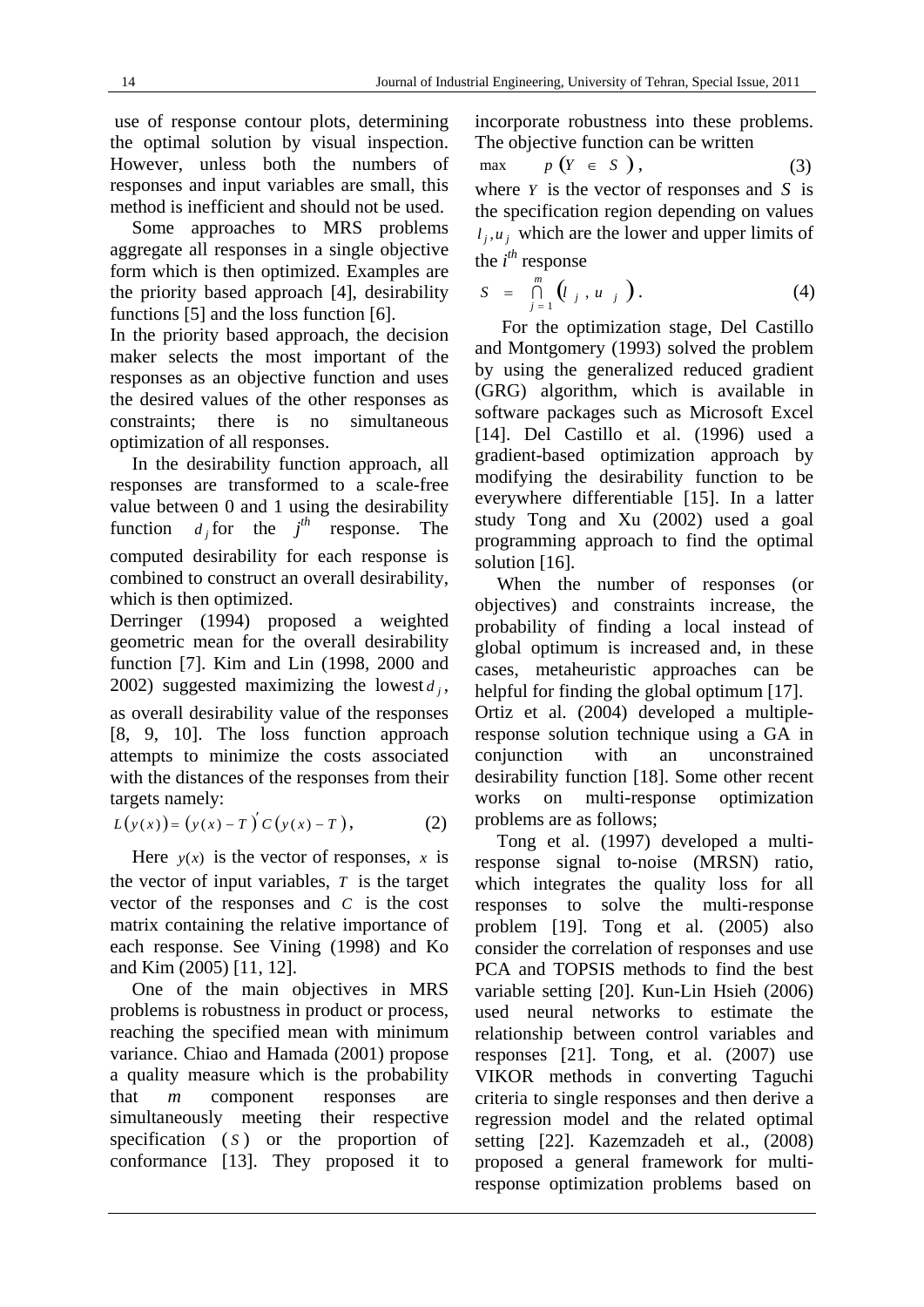goal programming and compared some existing methods [23]. They attempted to aggregate all characteristics into one approach, including the priorities of certain types of decision makers. Bashiri and Hejazi (2009) used Multiple Attribute Decision Making (MADM) methods such as VIKOR, PROMETHEE II, ELECTRE III and TOPSIS in converting multiple responses to a single response in order to analyze data from robust experimental designs [24].

#### **Particle Swarm Optimization**

Particle Swarm Optimization (PSO) is a significant member of swarm intelligence techniques. It was proposed by Eberhart and Kennedy (1995) as an optimization method [25]. PSO is a population based search algorithm founded on the simulation of the social behavior of bees, birds or a school of fishes. Each individual within the swarm is represented by a vector in multidimensional search space. This vector has one assigned vector that determines the next movement of the particle and is called the velocity vector. The PSO algorithm determines how to update the velocity of a particle. Each particle updates its velocity based on the current velocity, the best position (*p\_best*) it has explored so far and on the global best position (*g\_best*) explored by the swarm [26, 27, 28]. Movement of each particle is shown in Figure 1, and it is based on equations (5), (6). Equation (5) shows that the velocity vector is updated by the global best position, personal best position and current position of each particle. Equation (6) shows that each particle moves with its own velocity.



**Figure 1: Individual particle movement** 

$$
v_i(t+1) = w v_i(t) + b_1 rand p\_best - x_i(t) + b_2 rand g\_best - x_i(t)
$$
\n
$$
(5)
$$

$$
b_2
$$
randg\_best $-x_i(t)$ 

$$
x_i(t+1) = x_i(t) + v_i(t)
$$
 (6)

Here *i* indexes the particle, *t* is the index of iteration,  $v_i$  is the vector of velocity,  $x_i$  is the position,  $w$  is the weight of the current velocity,  $b_1$  is the weight of the difference between personal best and current position,  $b_2$  is the weight of the difference between global best and current position and *rand* is used for randomization.

This approach is widely used in recent research such as that of Wang and Liu (2010) who applied a chaotic PSO to assembly sequence planning [29]. Yang and Lin (2010) took advantage of PSO to solve a serial multi-echelon inventory model [30]. Lin et al. (2010) base an efficient job-shop scheduling algorithm on particle swarm optimization [31]. Our proposed metaheuristic approach for MRS problems, based on PSO, is described in the following section.

## **M.R.S.A & M.R.P.S.O approach**

 After fitting *m* response functions to the experimental data, the estimated responses are,

$$
\hat{y}_j = f_j(x_1, x_2, \dots, x_n), \quad j = 1, \dots, m \quad . \tag{7}
$$

It is necessary to aggregate all responses into a single function. In the proposed method we use a desirability function-based approach for this aggregation. To find both an optimal setting of the input variables and a robust design, we need a second criterion in our optimization process. By assuming that the response vector  $Y_{(m \times 1)}$  has a multivariate normal distribution with mean and variance  $\Gamma$ ,  $\Sigma$  respectively, the joint probability density function of  $Y_{(m \times 1)}$  is:

$$
f(Y; \Gamma, \Sigma) = (2\pi)^{-m/2} |\Sigma|^{-1/2} \times \exp\left[-\frac{1}{2}(Y - \Gamma)^T \Sigma^{-1}(Y - \Gamma)\right].
$$
\n(8)

Here  $\Gamma = (\mu_1, \mu_2, ..., \mu_n)$  is the mean vector of responses and  $\Sigma$  is their variance-covariance matrix. Now we can compute the criterion  $p(Y \in S)$  for each setting of the input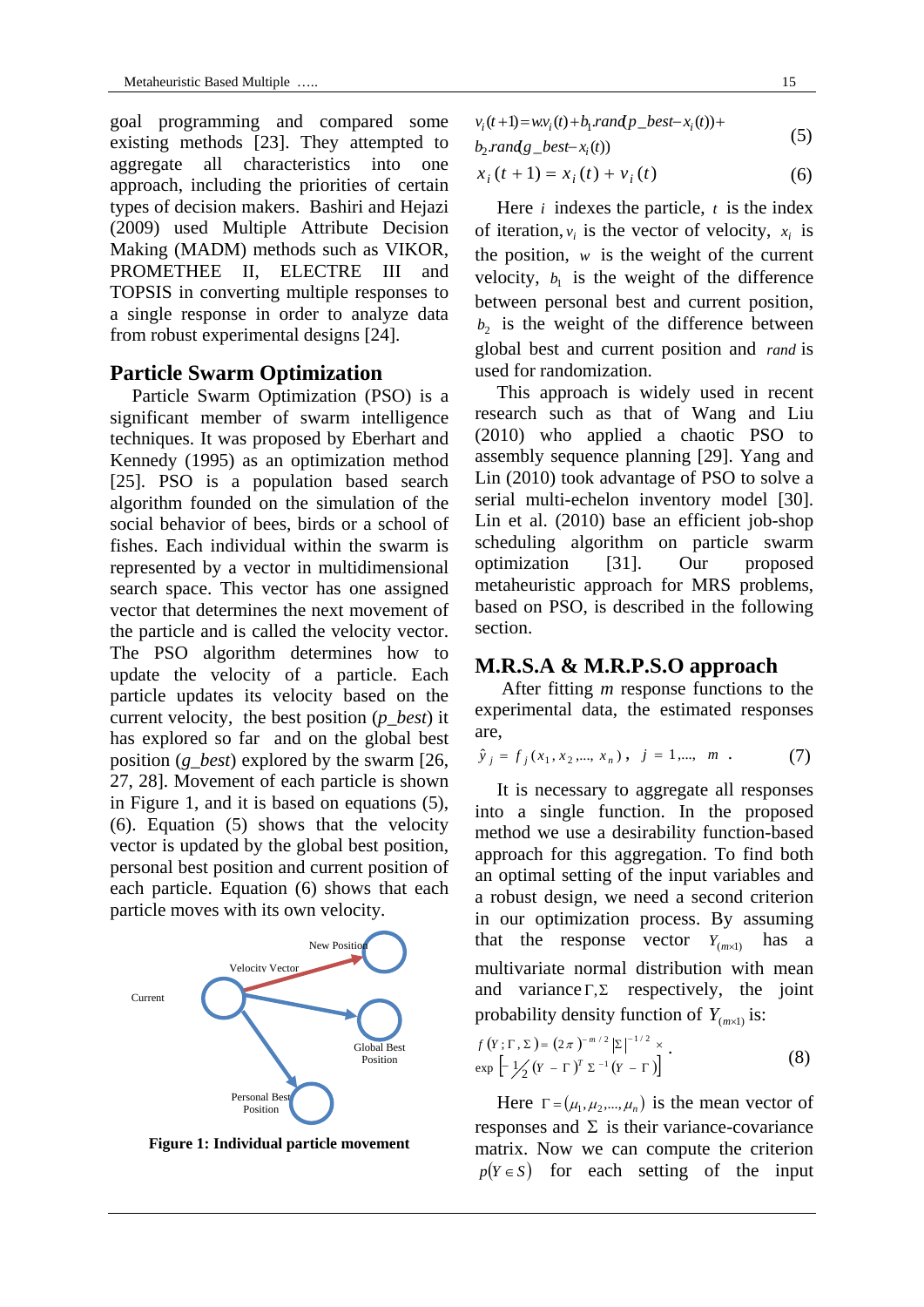variables). The larger the value of this criterion, the more robust is the design.

After computing the criterion for each setting of the input variables, we use the criterion value as a second response  $y_{nr}$ . The fitted model for this response is

$$
\hat{y}_{pr} = f_{pr}(x_1, x_2, ..., x_n).
$$
 (9)

Finally the overall function to aggregate all responses will be:

$$
\min \quad ND = \left\{ \sum_{j=1}^{m+1} \gamma_j \left[ (1 - d_j) \right]^p \right\}^{1/p} \tag{10}
$$
\n
$$
x \in \Omega \quad ,
$$

In (10)  $\gamma_j$  is the weight of the *j<sup>th</sup>* response to be defined by the decision maker (DM) and  $d_i$  is the desirability value which can be computed from the functions below for STB (smaller the better), NTB (nominally the best) and LTB (larger the better) types of responses.

$$
d_j^{STB} = \begin{cases} 0 & \hat{y}_j(\mathbf{x}) \ge u_j \\ \left[ \frac{u_j - \hat{y}_j(\mathbf{x})}{u_j - l_j} \right] & l_j \le \hat{y}_j(\mathbf{x}) \le u_j \\ 1 & \hat{y}_j(\mathbf{x}) \le l \end{cases}
$$
 (11)

$$
\begin{vmatrix} 1 & \hat{y}_j(\mathbf{x}) \le l_j \\ 0 & \hat{y}_j(\mathbf{x}) \le l_j \end{vmatrix}
$$

$$
d_j^{LTB} = \begin{cases} \frac{\hat{y}_j(\mathbf{x}) - l_j}{u_j - l_j} & l_j \le \hat{y}_j(\mathbf{x}) \le u_j \\ 1 & \hat{y}_j(\mathbf{x}) \ge u_j \end{cases}
$$
 (12)

$$
d_j^{NTB} = \begin{cases}\n0 & \hat{y}_j(\mathbf{x}) \le l_j \text{ or } \hat{y}_j(\mathbf{x}) \ge u_j \\
1 - \frac{T_j - \hat{y}_j(\mathbf{x})}{T_j - l_j} & l_j \le \hat{y}_j(\mathbf{x}) \le T_j \\
1 - \frac{\hat{y}_j(\mathbf{x}) - T_j}{u_j - T_j} & T_j \le \hat{y}_j(\mathbf{x}) \le u_j\n\end{cases}
$$
\n(13)

Here  $T_j$  is the target value of the  $j^{th}$ response which is of NTB type, to be defined by the producer according to production requirements. Equation (10) can be written as:

$$
\begin{aligned}\n\min \quad ND &= \left\{ \sum_{j=1}^{m} \gamma_j \left[ \left( 1 - d_j \right) \right]^p + \gamma_{pr} \left[ \left( 1 - \hat{\gamma}_{pr} \right) \right]^p \right\}^{1/p}, \\
\text{.} \quad x & \in \Omega\n\end{aligned} \tag{14}
$$

In (14)  $\hat{y}_{pr}$  is the response that is the probability of conforming to the specification region defined in (9). It is of LTB type response ( $\hat{y}_{pr} = d_{pr}$ ), with  $\gamma_{pr}$  the weight of this response.

At this stage, we need to optimize (14) and find the optimal value. Our proposed approach is illustrated in Figure 2. We used *MATLAB* for the calculations.

Some characteristics of the proposed approach are:

1) It is based on the desirability function;

2) It pays attention to product or process robustness;

3) MRSA (Multiple Response Simulated Annealing) and MRPSO (Multiple Response Particle Swarm Optimization) do not guarantee that we find the optimal setting of the input variables. However, but the probability of getting trapped at a local optimum is very small;

4) The proposed approach has no restriction on the number of input or response variables. Further, additional quality criteria can be added at the model building stage.

In the next section we present the results of using MRSA & MRPSO in two examples from the literature and compare our results with other methods used for the same examples.

## **Comparison of Proposed Metaheuristic approach with other approaches**

#### **1. Example of GMA welding process**

This example concerns Gas Metal Arc Welding (GMAW). Correia et al. (2004) study optimization of a GMA welding process [32]. They used RSM to find the optimal setting of the process combined with a Genetic Algorithm (GA) for numerical optimization. They make comparisons with two other methods.

The GMA welding process establishes an electric arc between a continuous metal filler electrode and the weld pool. The process variables are reference voltage (*T*), wire feed speed (*F*) and welding speed (*S*), which we called  $x_1, x_2$  and  $x_3$  in our general formulation. The response variables (*y*) are deposition efficiency (*d*exp), penetration  $(p_{exp})$ , width ( $W_{exp}$ ) and reinforcement ( $R_{exp}$ ). Target values at the optimum for these responses are in Table 3.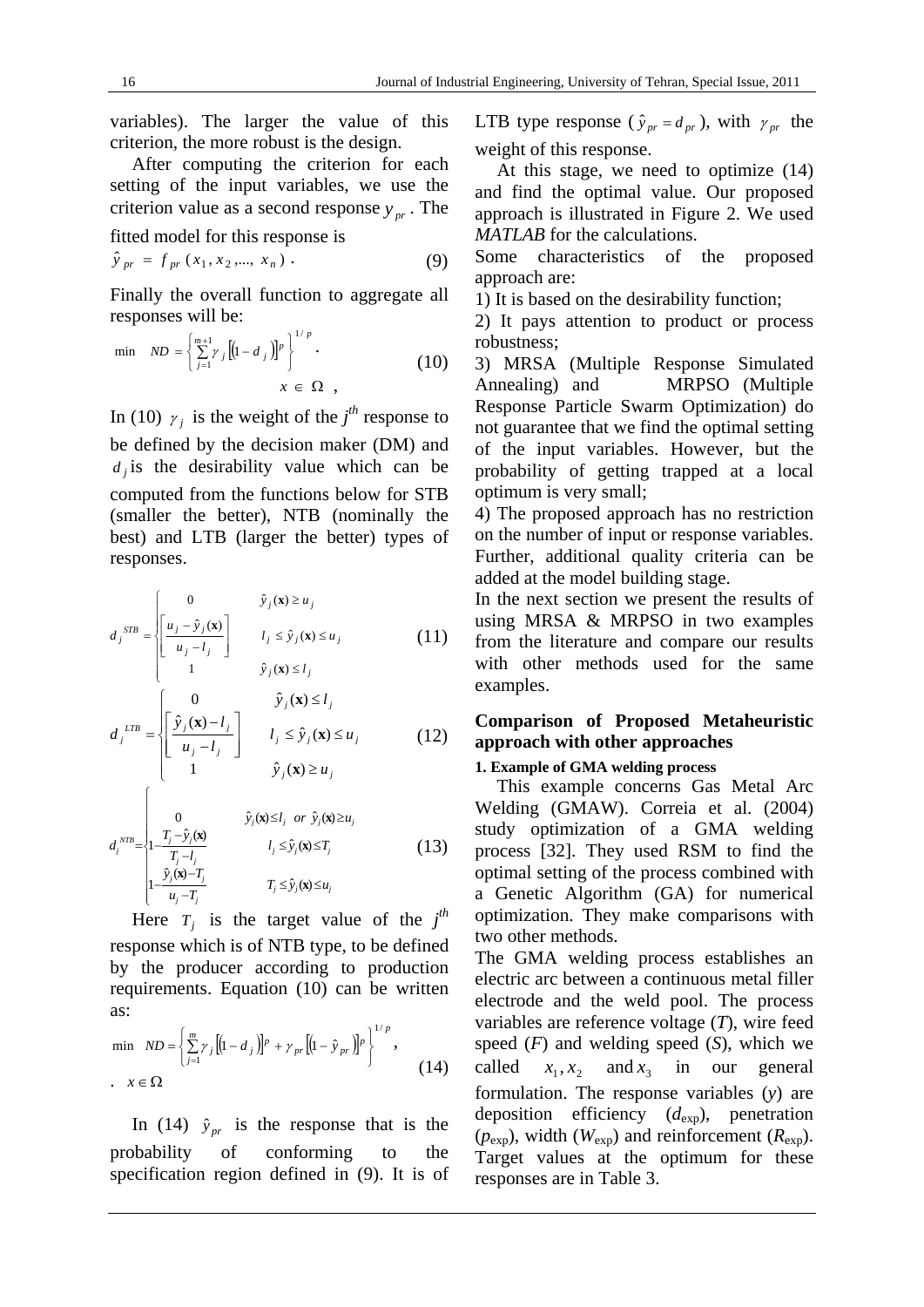

**Figure 2: Overview of MRSA & MRPSO proposed algorithm in multiple response optimization** 

Correia et al. 2004 used a CCD (Central Composite Design), the values of the four responses from which are in Table 2 [32]. The function they used for aggregating the responses is;

$$
Of (i) = cp \frac{(P_t - p_{exp} (i))^2}{P_t} + cd \frac{(D_t - d_{exp} (i))^2}{D_t} + cw \frac{(W_t - w_{exp} (i))^2}{W_t} + cr \frac{(R_t - r_{exp} (i))^2}{R_t},
$$

where  $Of(i)$  is the aggregated function value for the *i*<sup>th</sup> experiment in their RSM and GA method, cp, cd, cw and cr are weights of the responses  $(\gamma_1, \gamma_2, \gamma_3$  and  $\gamma_4$  in our MRSA method) and  $P_t$ ,  $D_t$ ,  $W_t$ ,  $R_t$  are target values for penetration, deposition efficiency, width and reinforcement respectively  $(T_i, j=1,\dots,4$  in our proposed method). Also  $p_{exp}(i)$ ,  $d_{exp}(i)$ ,  $w_{exp}(i)$  and  $r_{exp}(i)$  are the predicted values for each response ( $\hat{y}_i(x)$  in our method). The ranges of settings for input variables are given in Table 1. The experimental settings, as well as the values of each response, are in Table 2.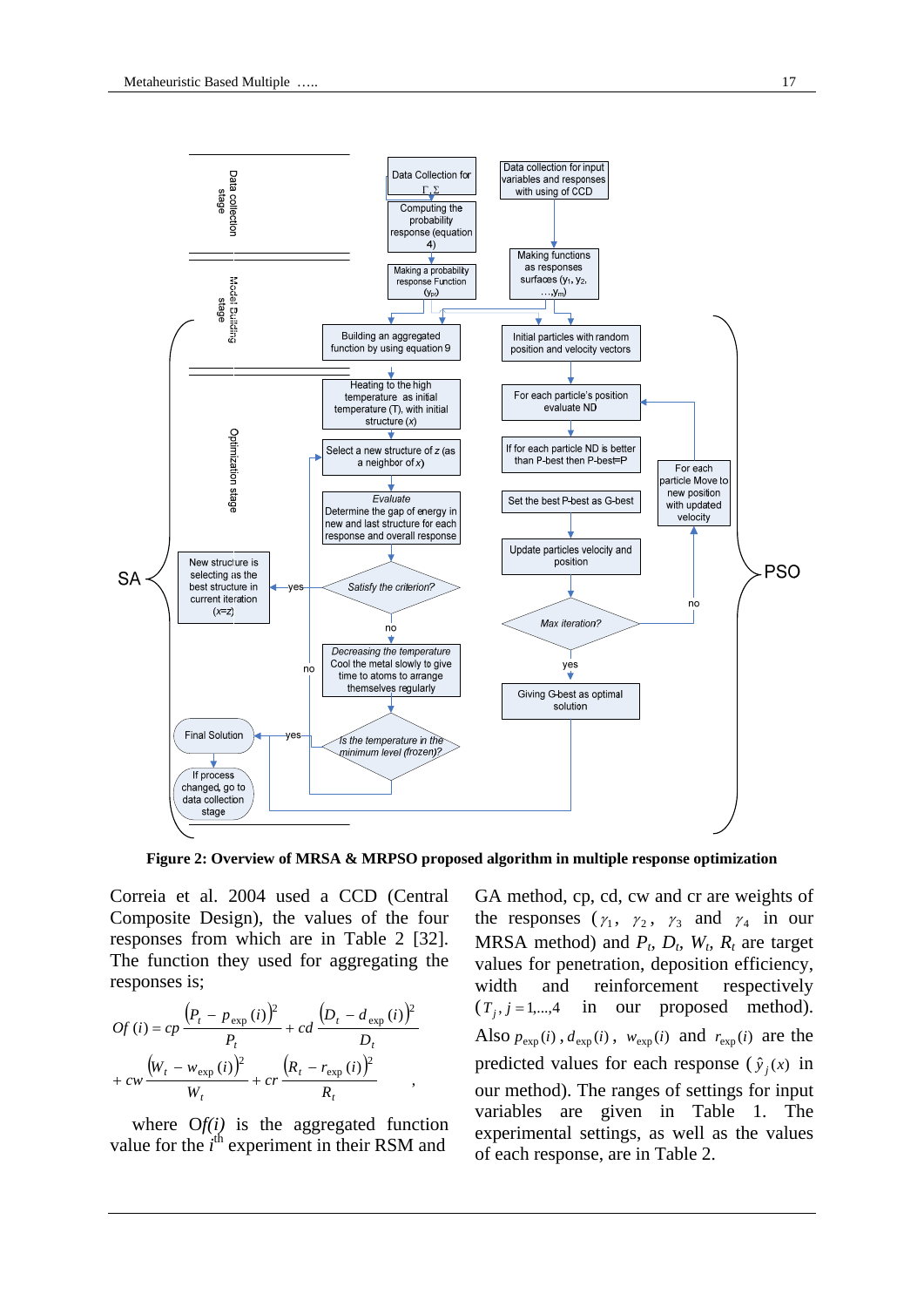**Table 1: Range of setting for input variables in welding process example** 

| Parameter                   | Range     |
|-----------------------------|-----------|
| Reference Voltage, T (V)    | 36.0-39.1 |
| Wire feed speed, $F(m/min)$ | 3.9-9.7   |
| Welding speed, $S$ (cm/min) | 50-70     |

**Table 2: Experiments and results in welding process example** 

|      | Factor |      | Response |      |     |     |  |
|------|--------|------|----------|------|-----|-----|--|
| T    | F      | S    | Pe       | De   | We  | Re  |  |
| 36.8 | 5.4    | 55.0 | 3.5      | 81.8 | 5.1 | 1.2 |  |
| 38.4 | 5.4    | 55.0 | 3.8      | 79.6 | 4.7 | 1.3 |  |
| 36.8 | 8.3    | 55.0 | 5.1      | 91.3 | 9.1 | 1.8 |  |
| 38.4 | 8.3    | 55.0 | 5.3      | 90.4 | 9.1 | 1.6 |  |
| 36.8 | 5.4    | 65.0 | 3.0      | 79.4 | 4.8 | 1.0 |  |
| 38.4 | 5.4    | 65.0 | 3.1      | 79.6 | 4.6 | 1.5 |  |
| 36.8 | 8.3    | 65.0 | 4.5      | 70.9 | 7.0 | 1.3 |  |
| 38.4 | 8.3    | 65.0 | 4.5      | 69.6 | 6.8 | 1.1 |  |
| 36.0 | 6.9    | 60.0 | 3.5      | 84.2 | 6.7 | 2.0 |  |
| 39.1 | 6.9    | 60.0 | 3.5      | 88.3 | 6.2 | 1.8 |  |
| 37.7 | 3.9    | 60.0 | 3.1      | 79.7 | 3.8 | 1.0 |  |
| 37.7 | 9.7    | 60.0 | 5.5      | 90.8 | 7.8 | 2.0 |  |
| 37.7 | 6.9    | 51.6 | 4.3      | 88.0 | 6.1 | 1.0 |  |
| 37.7 | 6.9    | 68.4 | 3.8      | 69.0 | 4.1 | 0.8 |  |
| 37.7 | 6.9    | 60.0 | 4.0      | 74.3 | 5.5 | 1.3 |  |
| 37.7 | 6.9    | 60.0 | 3.9      | 78.0 | 5.6 | 1.3 |  |
| 37.7 | 6.9    | 60.0 | 4.0      | 72.1 | 6.2 | 1.2 |  |
| 37.7 | 6.9    | 60.0 | 4.0      | 73.3 | 6.3 | 1.2 |  |
| 37.7 | 6.9    | 60.0 | 3.8      | 73.5 | 6.2 | 1.3 |  |
| 37.7 | 6.9    | 60.0 | 3.4      | 76.3 | 5.9 | 1.5 |  |

The fitted response functions with coded variables are:

 $\hat{y}_{pe}$  = 3.81 + 1.35*F* - 0.49*S* - 0.26*T*<sup>2</sup> + 0.57*F*<sup>2</sup> + 0.43*S*<sup>2</sup>  $\hat{y}_{de} = 74.32 + 2.79F - 10.65S + 11.047T^2 + 10.10F^2 - 19.4FS$  $\hat{y}_{we}$  = 5.93 + 2.59F - 1.15S + 0.77T<sup>2</sup> - 1.99FS  $-0.45 TF - 0.49 FS$  $\hat{y}_{re} = 1.28 + 0.37F - 0.196S + 0.59T^{2} + 0.2F^{2} - 0.58S^{2}$ 

 In this study the preferences for all responses are not equal but the priorities are: 0.5, 0.3, 0.1 and 0.1 for penetration, deposition, width and reinforcement respectively. The target values and maximum and minimum values  $(l_i, u_j)$  for each response are reported in Table 3.

We solved the welding process problem by MRSA ( $\alpha$ =0.99, T=10, T0=0.001 and p=1) and MRPSO (number of particles=40,

W=4.5,  $B1=1.5$ ,  $B2=2.5$ ). The methods and results are shown in Table 4, which also includes a comparison with the GA and RSM methods.

If we take weights of 0.5, 0.3, 0.1 and 0.1 for the response preferences the ND (non desirability) values for RSM, GA, MRPSO and MRSA are 0.65, 0.71, 0.12 and 0.32 respectively; the MRSA and MRPSO methods outperform GA and RSM in the GMAW problem**.** Note that there is no attention to Robustness in the RSM and GA methods so that in calculating the MRSA and MRPSO for this comparison it has been assumed that  $\gamma_{nr} = 0$ .

**Table 3 : Target values, limits and types of responses in the welding process example** 

|                     | <b>Penetration</b> | <b>Deposition</b> |            | <b>Width Reinforcement</b> |
|---------------------|--------------------|-------------------|------------|----------------------------|
| <b>Target value</b> | 5.3                | 100%              | 8.5        | 1.5                        |
| <b>Maximum</b>      | 5.5                | 100               | 9.1        | 2                          |
| <b>Minimum</b>      | $\mathcal{R}$      | 65                | 4.1        | 0.8                        |
| <b>Type</b>         | <b>NTB</b>         | <b>LTB</b>        | <b>NTB</b> | <b>NTB</b>                 |

As described above, interest in the MRSA and MRPSO methods, is in minimizing the overall non-desirability by using of equation (10). The final results for the controllable factors (T, F and S) in MRSA are -0.2884, 0.4289 and -0.9098 and for MRPSO -0.3194, 0.6002, and -0.0648 respectively. We can see that MRSA has the better result when compared to the MRPSO and the other approaches in this example.

For the proposed MRSA and MRPSO approaches, a sensitivity analysis was made using a factorial design. Figure 3 illustrates the results of the factorial design analysis of the MRSA approach as main effects plots. It shows that the best settings for the parameters are Alpha=0.99, T=10 and T0=0.

The main effects plots from the same analysis for the MRPSO are in Figure 4. The results show that the best parameter settings for this algorithm are: number of particles=40, W=4.5, B1=1.5, B2=2.5.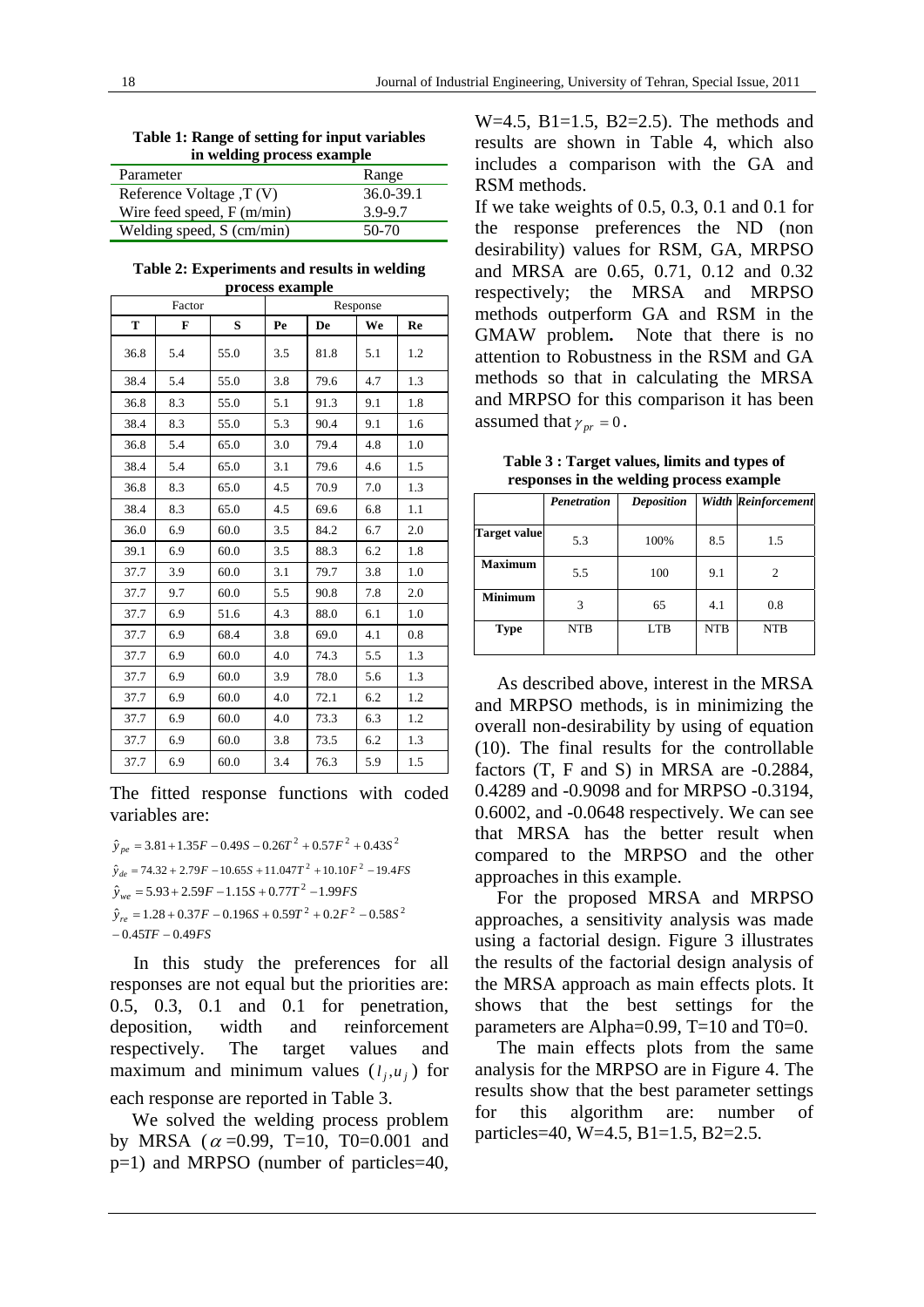|                     |        | <b>RSM</b>  |            | <b>GA</b>   |            | <b>MRSA</b> |             | <b>MRPSO</b> |                           |
|---------------------|--------|-------------|------------|-------------|------------|-------------|-------------|--------------|---------------------------|
| response            | Target | Final value | Difference | Final value | Difference | Final value | Difference( |              | Final value Difference(%) |
|                     |        |             | (% )       |             | $(\%)$     |             | $%$ )       |              |                           |
| Penetration         | 5.3    | 5.5         | 3.8        | 5.5         | 3.8        | 5.27        | 0.56        | 4.83         | 8.86                      |
| Deposition          | 100    | 93.8        | 6.2        | 92.2        | 7.8        | 95.56       | 4.44        | 82.21        | 17.79                     |
| Width               | 8.5    | 8.3         | 2.3        | 6.5         | 23.5       | 8.93        | 7.59        | 7.71         | 9.30                      |
| Reinforcemen        | 1.5    | 2.0         | 33.3       | 2.2         | 46.7       | 1.47        | ◠           | 1.75         | 16.66                     |
| Solution<br>Time(s) |        |             |            |             |            | 0.175130    |             | 0.250514     |                           |
| ND value            |        | 0.6574      |            | 0.7094      |            | 0.1193      |             | 0.3208       |                           |

**Table 4: Computed optimal values for each response with four methods in welding process example** 



**Figure 3: Main Effects plot of general Factorial Design of ND response according to the MRSA parameter settings for Example 1** 



**Figure 4: Main Effects plot of general Factorial Design of ND response according to the MRPSO parameter settings for Example 1** 

|                |      |         |         |                            |                    |         |            |             |         |             |         | Table 5: Experimental results with 5 replications for wheel cover component example |         |                   |         |             |         |
|----------------|------|---------|---------|----------------------------|--------------------|---------|------------|-------------|---------|-------------|---------|-------------------------------------------------------------------------------------|---------|-------------------|---------|-------------|---------|
|                |      |         |         |                            |                    |         |            | replicate 1 |         | replicate 2 |         | replicate 3                                                                         |         | replicate 4       |         | replicate 5 |         |
| run            |      | $x_{2}$ | $x_{3}$ | $x_{\scriptscriptstyle A}$ | $\chi_{\varsigma}$ | $x_{6}$ | $x_{\tau}$ | $y_{1}$     | $y_{2}$ | $y_{1}$     | $y_{2}$ | $y_{1}$                                                                             | $y_{2}$ | ${\mathcal{Y}}_1$ | $y_{2}$ | $y_{1}$     | $y_{2}$ |
|                | $-1$ | $-1$    | $-1$    | $-1$                       | $-1$               | $-1$    | -1         | 711.9       | 0.59    | 713.4       | 0.59    | 712.3                                                                               | 0.47    | 712.4             | 0.71    | 711.9       | 0.63    |
| 2              | -1   | $-1$    | $-1$    | 1                          |                    |         |            | 725         | 0.7     | 720.1       | 0.91    | 711.8                                                                               | 1.13    | 723.9             | 0.79    | 720.9       | 0.78    |
| 3              | $-1$ |         |         | $-1$                       | $-1$               |         |            | 711.6       | 0.56    | 711.7       | 0.44    | 711.3                                                                               | 0.46    | 712.1             | 0.53    | 711.7       | 0.46    |
| $\overline{4}$ | $-1$ |         |         |                            |                    | $-1$    | $-1$       | 733.7       | 1.5     | 724.1       | 1.55    | 732                                                                                 | 1.38    | 732.7             | 1.45    | 733.3       | 1.45    |
| 5              |      | $-1$    |         | $-1$                       |                    | $-1$    |            | 725.4       | 1.25    | 721.6       | 1.36    | 722.6                                                                               | 1.51    | 723.1             | 1.22    | 721.1       | 1.25    |
| 6              |      | $-1$    |         |                            | $-1$               |         | $-1$       | 728.1       | 1.17    | 721.1       | 0.97    | 722.9                                                                               | 0.98    | 723               | 0.97    | 719.7       | 0.73    |
|                |      |         | $-1$    | $-1$                       |                    |         | $-1$       | 726.6       | 1.52    | 731.4       | 1.58    | 731.4                                                                               | 1.61    | 729.6             | 1.4     | 731.3       | 1.57    |
| 8              |      |         | $-1$    |                            | $-1$               | $-1$    |            | 714.3       | 0.57    | 714.4       | 0.51    | 713.6                                                                               | 0.44    | 716.3             | 0.44    | 714.6       | 0.56    |

**Table 5: Experimental results with 5 replications for wheel cover component example**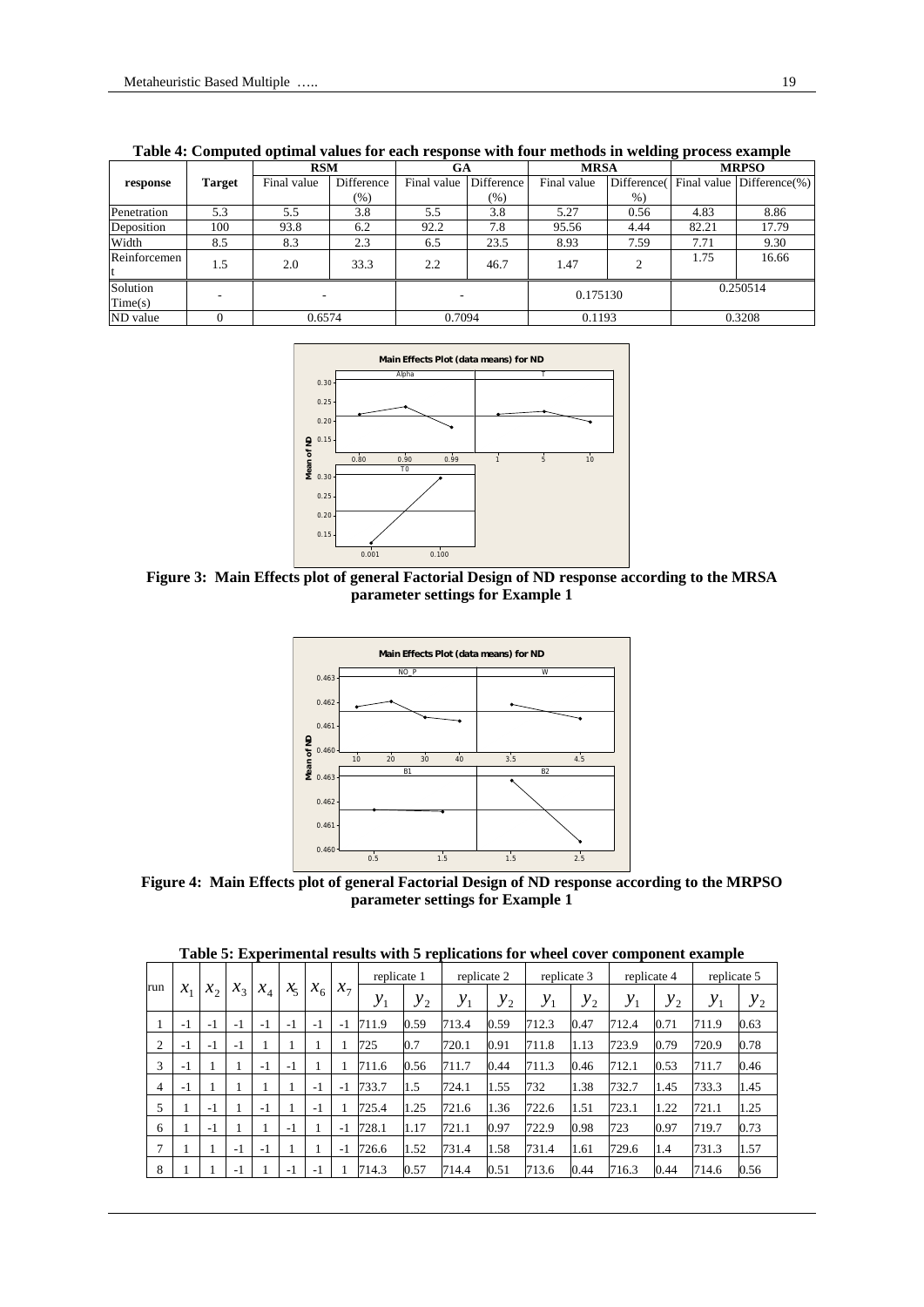#### **2. Wheel Cover Component Experiment**

Harper, Kosbe, and Peyton (1987) report an experiment for finding the optimum combination of injection molding parameters to minimize the imbalance of a plastic wheel cover component [33]. The purpose of the experiment was to determine the effects of seven injection molding parameters (denoted as  $x_1, x_2, ..., x_7$ ) on the quality characteristics of the component. These are measured by the total weight ( $y_1$  in grams) and the balance ( $y_2$  in inch-ounces). Both  $y_1$  and  $y_2$  are NTB-type responses with limits of (710, 715) and (0.3, 0.4) as the specification region, respectively. The results of the experiment are in Table5.

The fitted response functions for  $y_1$  and  $y_2$ are:

 $\hat{y}_1 = 720.763 + 1.873 x_1 + 5.318 x_5 - 3.408 x_7$  $\hat{y}_2 = 0.967 + 0.113 x_1 + 0.328 x_5 - 0.174 x_7$ 

If we assume that Y has a normal distribution with mean  $\Gamma = (\mu_1, \mu_2)$  and variance-covariance matrix  $\Sigma$ , we can then find the probability of all responses being in their specification region for each run  $p(Y_R \in S)$  where  $Y_R$  is the m dimensional response vector in the  $R^{th}$  run and *S* is the defined specification region.

The covariance matrix and mean responses for each run were computed from the results of Table 5 and are given in Table 6.

Table 6: computed  $\Gamma$ ,  $\Sigma$  in each run for wheel **cover component example.** 

| cover component example. |                                                |                  |  |  |  |  |  |  |
|--------------------------|------------------------------------------------|------------------|--|--|--|--|--|--|
| Run                      | Variance-covariance                            | Mean             |  |  |  |  |  |  |
| 1                        | $-0.0018$<br>0.377<br>$-0.0018$<br>0.00752     | 712.38<br>0.598  |  |  |  |  |  |  |
| $\overline{2}$           | 26.923<br>$-0.83935$<br>$-0.83935$<br>0.028    | 720.34<br>0.862  |  |  |  |  |  |  |
| 3                        | 0.00525<br>0.082<br>0.00525<br>0.0027          | 711.68<br>0.49   |  |  |  |  |  |  |
| 4                        | 15.988<br>$-0.15945$<br>0.004030<br>$-0.15945$ | 731.16<br>1.466  |  |  |  |  |  |  |
| 5                        | $-0.04485$<br>2.803<br>0.01437<br>0.04485      | 722.76<br>1.318  |  |  |  |  |  |  |
| 6                        | 11.742<br>0.48335<br>0.48335<br>0.02438        | 723.08<br>0.964  |  |  |  |  |  |  |
| 7                        | 4.328<br>0.07955<br>0.07955<br>0.00683         | 730.06`<br>1.536 |  |  |  |  |  |  |
| 8                        | $-0.01645$<br>1.003<br>$-0.01645$<br>0.00393   | 714.64<br>0.5040 |  |  |  |  |  |  |
|                          |                                                |                  |  |  |  |  |  |  |

 $p(Y_R \in S)$  is computed from (15). And the results are reported in Table7.

$$
p(Y_R \in S) = \int_{710}^{715} \int_{0.3}^{0.4} (2\pi)^{-1} |\Sigma_R|^{-1/2} \times e^{-1/2(Y_R - \Gamma_R)} z_R(Y_R - \Gamma_R) dy_1 dy_2
$$
 (15)

| Table 7: Computed $y_{pr}$ for each run of the wheel |                          |  |
|------------------------------------------------------|--------------------------|--|
|                                                      | cover component example. |  |

| Run | $x_I$ | $x_2$ | $x_3$ | $x_4$ | $x_5$ | x <sub>6</sub> | $x_7$ | $p(Y \in S)$ |
|-----|-------|-------|-------|-------|-------|----------------|-------|--------------|
|     | - 1   | -1    | -1    | -1    | -1    | - 1            | - 1   | 0.0109       |
| 2   | -1    | $-1$  | $-1$  |       |       |                |       | 2.38E-51     |
| 3   | - 1   |       |       | -1    | -1    |                |       | 0.0415       |
|     | - 1   |       |       |       |       | -1             | - 1   | 8.86E-142    |
| 5   |       | -1    |       | -1    |       | -1             |       | 2.97E-25     |
| 6   |       | $-1$  |       |       | -1    |                | - 1   | 1.11E-04     |
|     |       |       | -1    | -1    |       |                | - 1   | 4.60E-44     |
| 8   |       |       | - 1   |       | - 1   | - 1            |       | 0.0205       |

Now  $p(Y_R \in S)$  is again treated as another response variable with its value depending on the settings of the factors. So we can fit a response surface to our new probability response. For the data of Table7 the fitted response function is:

 $-0.004 x_4 - 0.0091 x_5 + 0.0013 x_6 + 0.0064 x_7$  $y_{pr} = 0.0091 - 0.0040 x_1 + 0.0064 x_2 + 0.0013 x_3$ 

In the MRSA & MRPSO approach we have used the data to find the probability and fitted a surface to predict the probability for any setting of the control variables. Chiao and Hamada (2001), on the other hand, fitted response surfaces to the mean, standard deviation and correlation of the responses in order to compute the probability [13]. Also in our problem, finding the probability response is not our main objective; we need to optimize the probability response simultaneously with the other responses.

In this example we had two responses with separate functions to which we added another response. It is necessary to optimize all three responses simultaneously.

We used the MRSA with  $\alpha = 0.99$  as a cooling ratio,  $T=10$ ,  $T0=0.001$  and the MRPSO algorithm with the number of particles=40, W=4.5, B1=0.5, B2=1.5 and  $p=1$ . For both responses  $\gamma_i = 1$ . The computed optimal values for input and response variables are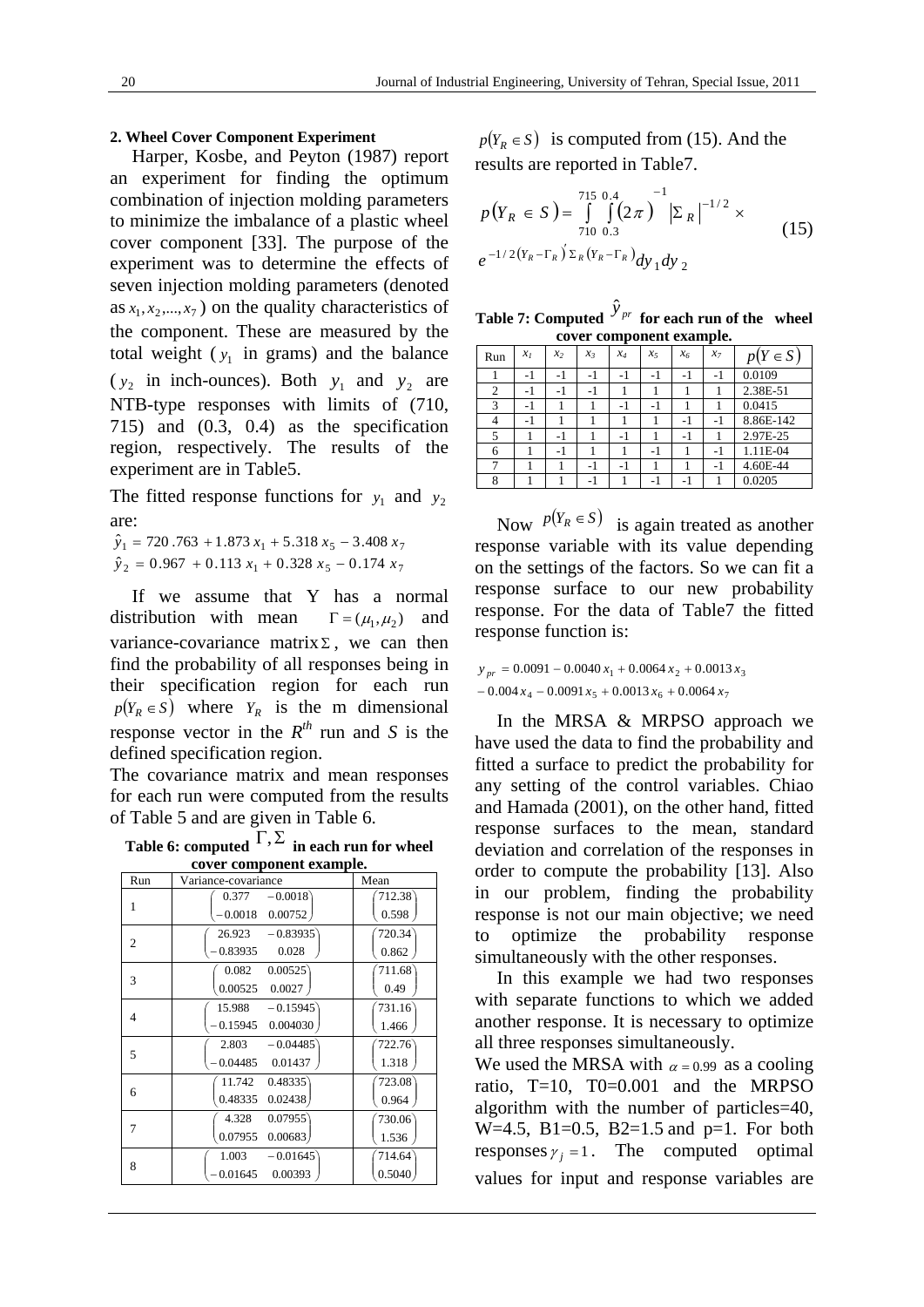given in Table 8. In order to find the best parameter settings for both algorithms we again used a factorial design with the parameters selected according to the results of this analysis. The main effects plots for the parameters of the algorithm are in Figures 5 and 6.

**Table 8: Comparison of MRSA and Chiao&Hamada (C&H) method for wheel cover component example** 

|                                         | C&H<br>method <sup>*</sup> | <b>MRSA</b><br>method | <b>MRPSO</b><br>method |
|-----------------------------------------|----------------------------|-----------------------|------------------------|
| ND                                      | 1.8970                     | 1.0803                | 1.0002                 |
| Improvement<br>of overall<br>result (%) | 0%                         | 42.05%                | 47.27%                 |
| ×.<br>$x_1$                             | $-1$                       | $-0.8479$             | $-0.6093$              |
| $\ast$<br>$x_2$                         | $+1$                       | 0.2079                | $-0.7194$              |
| ×.<br>$x_3$                             | $\Omega$                   | $-0.3373$             | 0.8492                 |
| ×.<br>$x_4$                             | $-1$                       | $-0.0764$             | 0.0213                 |
| $\mathcal{R}$<br>$x_5$                  | $-1$                       | $-0.9976$             | $-0.9392$              |
| ×.<br>$x_6$                             | $\Omega$                   | 0.8607                | $-0.2725$              |
| ×.<br>$x_7$                             | $+1$                       | 0.3746                | 0.6242                 |
| $\frac{1}{2}$<br>$y_1$                  | 710.1640                   | 712.5929              | 712.4996               |
| ×.<br>$y_2$                             | 0.3520                     | 0.4788                | 0.4815                 |
| $\ast$<br>$y_{pr}$                      | 0.0390                     | 0.0263                | 0.0201                 |
| Solution<br>Time(s)<br>$\sim$           | (2001)                     | 0.192279              | 0.310988               |

\*-Chiao and Hamada, (2001)



**Figure 5: Effects plot of general Factorial Design of ND response according to the MRSA parameter settings in Wheel Cover Component Experiment** 



**Figure 6: Effects plot of general Factorial Design of ND response according to the MRPSO parameter settings in Wheel Cover Component Experiment** 

From Table 8 it can be seen that the aggregated function (*ND*) of the MRSA and MRPSO methods is lower than that for the C&H method. Also, for this example, the MRPSO method has better results than the MRSA approach. The computational time for both algorithms is reasonable, with that for MRSA lower than that for MRPSO.

## **Conclusion**

In this paper, we have proposed an approach to improve quality and to achieve robust quality by the use of the statistical design of experiments with multiple responses and metaheuristic optimization methods that we have called MRSA & MRPSO. The proposed approach uses the desirability value of all responses and also their proportion of conformance in meeting their specifications. The MRSA & MRPSO approaches we have developed are flexible in the number of input variables, number of response variables and their respective weights. The methods can easily be applied to different optimal process setting problems. The results show that the proposed algorithms have an improved objective function value and so outperform previous ones.

Future research will investigate the combination of other methods, such as the loss function approach, with the proposed method as well as the solution of MRS problems by other metaheuristic algorithms. We also hope to report in future on the use of these methods in practical examples.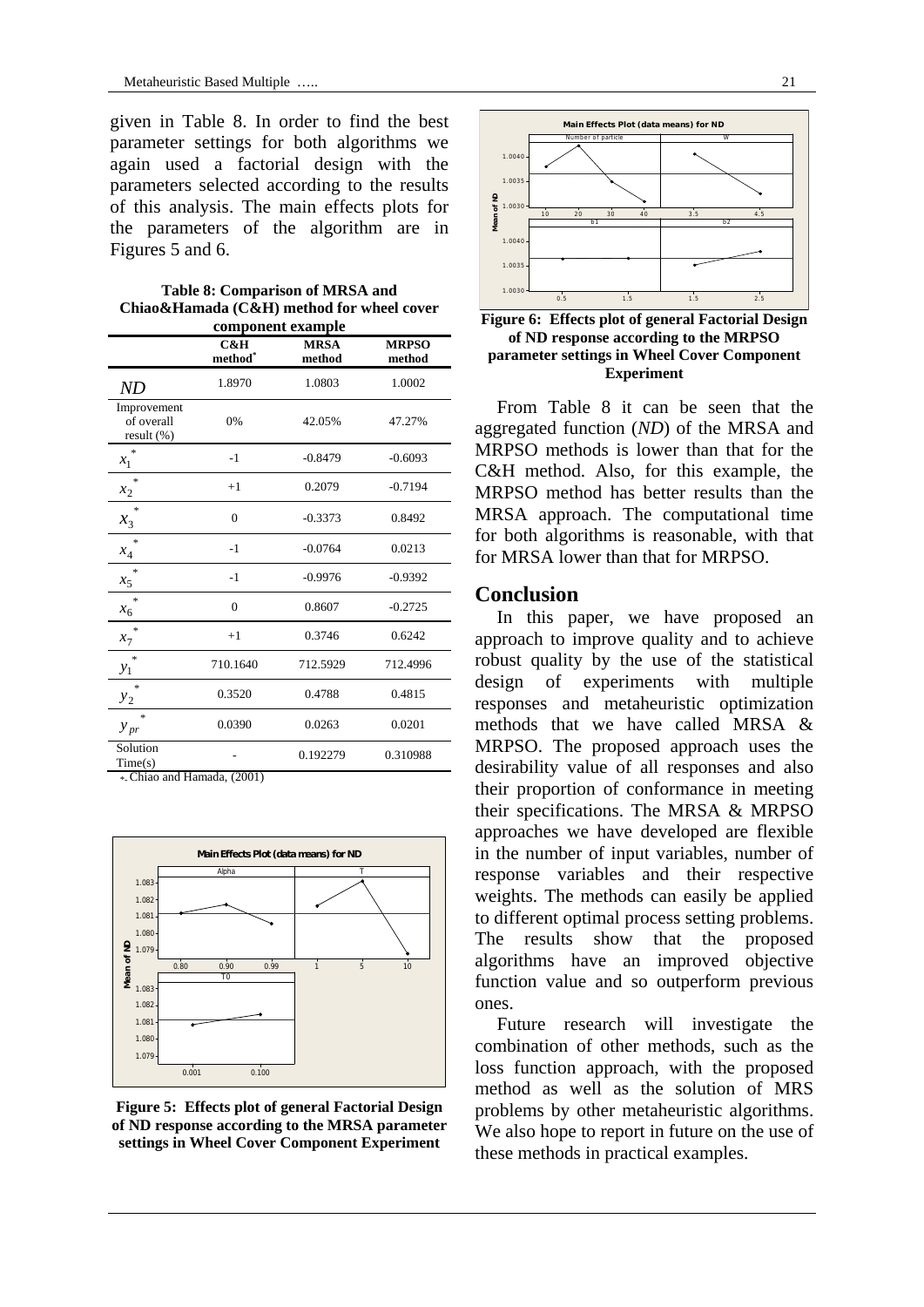## **References:**

- 1- Box, G. and Draper, N. (1987) "Empirical model building and response surface." Wiley, New York.
- 2- Khuri, A, and Cornell, J. (1996) "Response surfaces: design and analyses." Dekker, New York.
- 3- Myers, R.H. and Montgomery, D.C. (2002) "Response surface methodology: process and product optimization using designed experiments." John Wiley.
- 4- Myers, R. and Carter, W. Jr. (1973) "Response surface techniques for dual response systems." *Technometrics*, Vol.15, PP. 301-317.
- 5- Derringer, G. and Suich, R. (1980) "Simultaneous optimization of several response variables." *Journal of Quality Technology*, Vol.12, PP. 214-219.
- 6- Pignatiello, J. (1993) "Strategies for robust multiresponse quality engineering." *IIE Transactions*, Vol.25, PP. 5-15.
- 7- Derringer,G. (1994) "A balancing act: optimizing a product's properties." *Quality Progress*, Vol.27 , PP. 51- 57
- 8- Kim, K. and Lin, D. (1998) "Dual response surface optimization: a fuzzy modeling approach." *Journal of Quality Technology*, Vol. 30, PP. 1–10.
- 9- Kim, K. and Lin, D. (2000) "Simultaneous optimization of mechanical properties of steel by maximizing exponential desirability functions." *Journal of Royal Statistical Society-Series C*, Vol. 49, PP. 311–325.
- 10- Kim, K. and Lin, D. (2002) "Optimization of multiple responses considering both location and dispersion effects." Working paper, POSTECH.
- 11- Vining, G. (1998) "A compromise approach to multiresponse optimization." *Journal of Quality Technology*, Vol. 30, PP. 309-313.
- 12- Ko, Y.H., Kim, K.J. and Jun, C.H. (2005) " A new loss function-based method for multiresponse optimization." *Journal of Quality Technology*, Vol.37, PP. 50-59.
- 13- Chiao, C. and Hamada, M. (2001) "Analyzing experiments with correlated multiple responses." *Journal of Quality Technology*, Vol. 33, PP. 451-465.
- 14- Del Castillo, E. and Montgomery, D. (1993) "A nonlinear programming solution to the dual response problem." *Journal of Quality Technology*, Vol. 25, PP. 199-204.
- 15- Del Castillo, E., Montgomery, D., and McCarville, D. (1996) "Modified desirability functions for multiple response optimization." *Journal of Quality Technology*, Vol. 28, PP. 337-345.
- 16- Tong, L. C. and Xu, K. (2002) "A unified approach for dual response surface optimization." *Journal of Quality Technology*, Vol. 34, PP. 437-447.
- 17- Collette, Y. and Siarry, P. (2003) "Multiobjective optimization: principles and case studies." Springer.
- 18- Ortiz, F.,Simpson J., Pignatiello J. and Langer A. (2004) " A genetic algorithm approach to multipleresponse optimization." Vol.36, PP. 432-450.
- 19- Tong, L-I, Su, C-T and Wang, C-H. (1997) "The optimization of multiresponse problems in Taguchi method." *Int J Qual Reliab Manage*, 14(4): PP. 367–380.
- 20- Tong L-I et al. (2005) "Optimization of multiple responses using principal component analysis and technique for order preference by similarity to ideal solution." *International Journal of Advanced Manufacturing Technology*, Vol. 27, PP. 407–414.